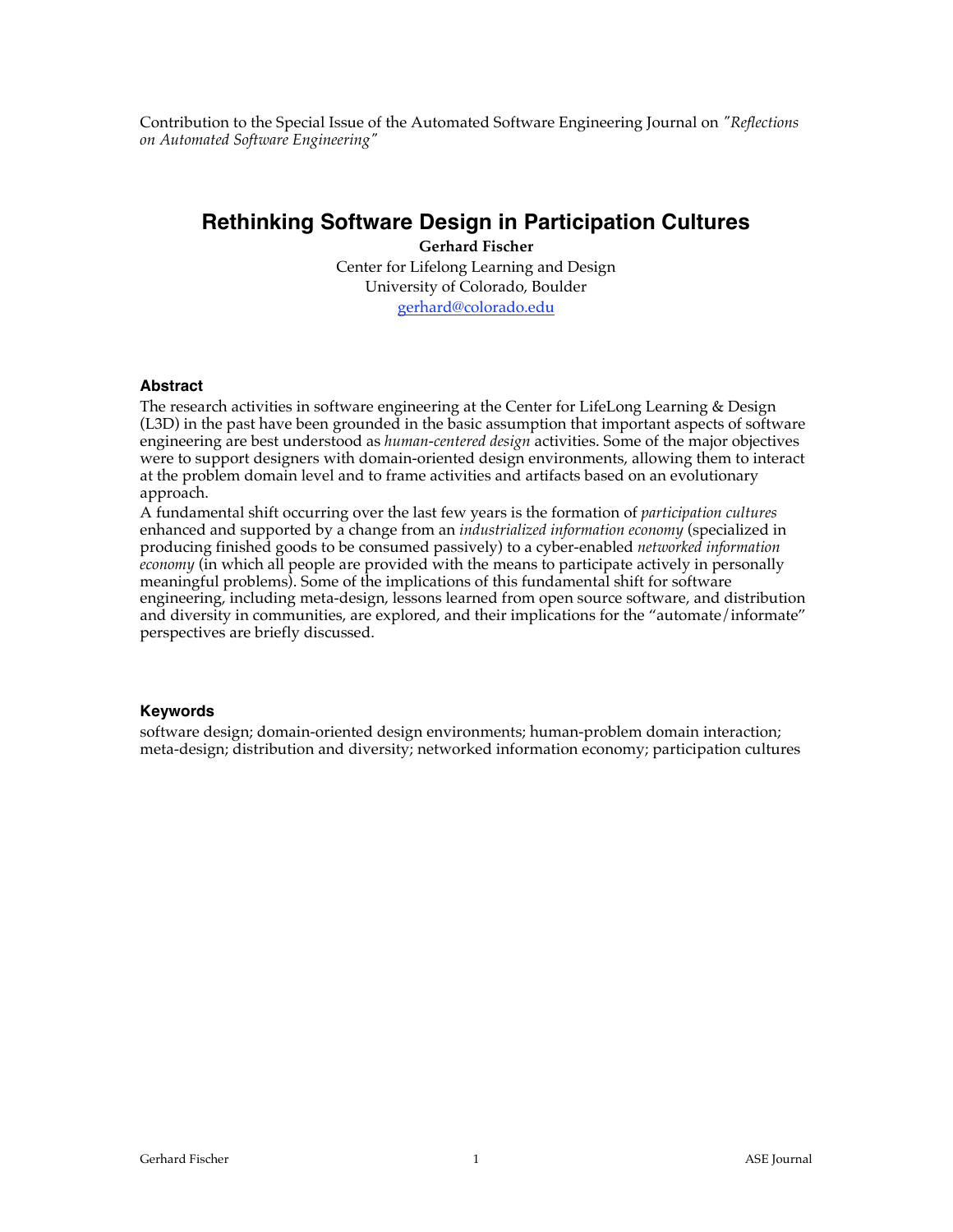# **Introduction**

The Center for LifeLong Learning & Design (L3D) at the University of Colorado has been involved in research on software engineering for several decades. We have explored software engineering from a number of different perspectives and have created tools and environments to support a variety of different approaches, including:

- a *domain-oriented* perspective supported by domain-oriented design environments [Fischer, 1994];
- a *reuse and redesign* perspective facilitated by tools in support of location, comprehension, modification, and sharing [Ye & Fischer, 2005];
- an *evolutionary* perspective supported by the seeding, evolutionary growth, reseeding model [Fischer, 1998]; and
- a *collaboration* perspective facilitated by meta-design and supported by participation cultures [Fischer & Giaccardi, 2006].

These perspectives were not pursued independently of each other but were explored as different facets of a human-centered design approach to software engineering [Fischer, 2003; Winograd, 1996]. In doing so, our work involved *interdisciplinary relationships* of software engineering with human-computer interaction (HCI), design of interactive systems (DIS), participatory design (PD), computer-supported collaborative learning (CSCL), and computer-supported cooperative work (CSCW). Our research was inspired by ideas that were developed by designers in other fields, including *convivial tools* [Illich, 1973], *science of design* [Simon, 1996], *design patterns* [Alexander et al., 1977], *reflection-in-action and critiquing* [Schön, 1983], *evolutionary models* [Dawkins, 1987], and *user-driven innovation* [von Hippel, 2005].

Our work was grounded in the basic belief that system development is difficult not because of the complexity of technical problems, but because of the social interaction between users and system developers as they learn to create, develop, and express their ideas and visions [Greenbaum & Kyng, 1991]. Such social interaction should be pursued and supported with sociotechnical environments [Mumford, 1987].

# **A Design- and Human-Centered Perspective of Software Engineering**

Traditional software engineering research has been primarily concerned with the transition from specifications to implementations (*"downstream" activities*) rather than with the problem of how faithfully specifications really address the problems to be solved (*"upstream" activities*) [Belady & Lehman, 1985] (see Figure 1).



**Figure 1: Upstream and Downstream Activities**

Many methodologies and technologies were developed to prevent *implementation disasters* by producing correct programs with respect to a given specification. The progress made to successfully reduce implementation disasters, such as structured programming and information hiding, allowed an equally relevant problem to surface: how to prevent design disasters [Lee, 1992]. *Design disasters* refer to a situation in which a correct implementation with respect to a given specification is of little value because the specification does not adequately address the problem to be solved.

Table 1 summarizes comparisons between downstream and upstream activities. Paying more attention to upstream activities is not a rejection of approaches and methods that are more formal-based, but a shift of the primary point of view: software systems definitely need to be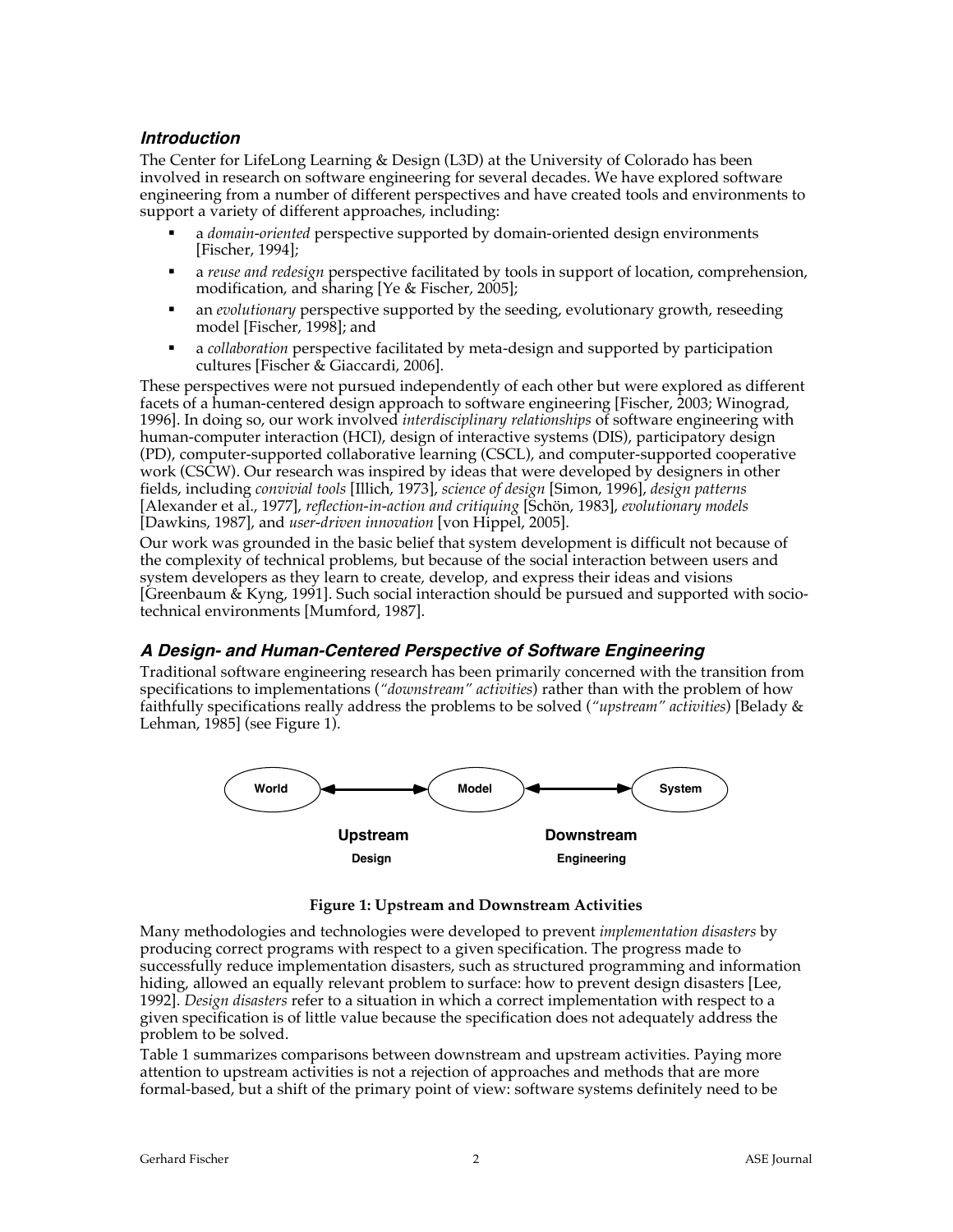correct and efficient, but what is the value of these systems, if they are not relevant, suitable, engaging, and adequate to users and their needs

|                             | <b>Upstream</b>                                                             | Downstream                                                                      |
|-----------------------------|-----------------------------------------------------------------------------|---------------------------------------------------------------------------------|
| type of problem             | ill-defined problems                                                        | well-defined problems                                                           |
| breakdowns                  | design disasters (wrong problem is<br>solved)                               | implementation disasters (wrong<br>solution to the right problem)               |
| focus                       | embedding in larger context, user<br>experience                             | computational mechanisms                                                        |
| primary source of knowledge | owners of problems, domain workers                                          | software engineers, programmers                                                 |
| support environments        | domain-oriented design<br>environments (DODEs)                              | knowledge-based software<br>assistants, programming and<br>testing environments |
| interaction paradigm        | languages of doing: prototypes,<br>scenarios, mock-ups, boundary<br>objects | (formal) specifications                                                         |
| externalization             | (semi-formal) objects-to-think-with<br>understood by all stakeholders       | computationally interpretable<br>objects                                        |
| criteria to judge solutions | adequate, understandable, enjoyable,<br>engaging                            | correct, robust, reliable, meets<br>functional specifications                   |
| evolution                   | meta-design, end-user development,<br>users                                 | debugging, verification,<br>validation                                          |

### **Table 1: Comparison between Upstream and Downstream Activities**

# **Domain-Oriented Design Environments**

Orienting software systems toward specific domains or tasks has been heralded by many researchers as a means of making software both more useful and more usable [Shaw, 1989]. Domain-oriented software is more usable than generic software because developers and users being knowledge workers in a specific domain are able to directly interact with familiar entities and do not need to learn unfamiliar computer-specific concepts.

When computer systems first emerged, users were required to express themselves in the machine language of that system. These languages were completely general: their semantics was not tied to any specific problem domain. The conceptual distance for a human (working in a certain domain) who wanted to model a problem was very large. The first fundamental development was the creation of assembly languages and high-level programming languages (see Figure 2). These developments still retained the generality, but they facilitated and supported specific domain-oriented operations (e.g., matrices in APL, lists and trees in Lisp, and objects in Smalltalk). At the same time, these developments lead to a *division of labor* [Levy & Murnane, 2004]: compiler developers emerged as a new class of computer professionals who developed compilers, thereby allowing most of the professional programmers to program in higher-level languages. The initial developments represented the initial step toward creating computational environments to support users engaged in specific domains [Fischer, 1994], thereby supporting not only human-computer interaction but *human problem-domain interaction* [Fischer & Lemke, 1988].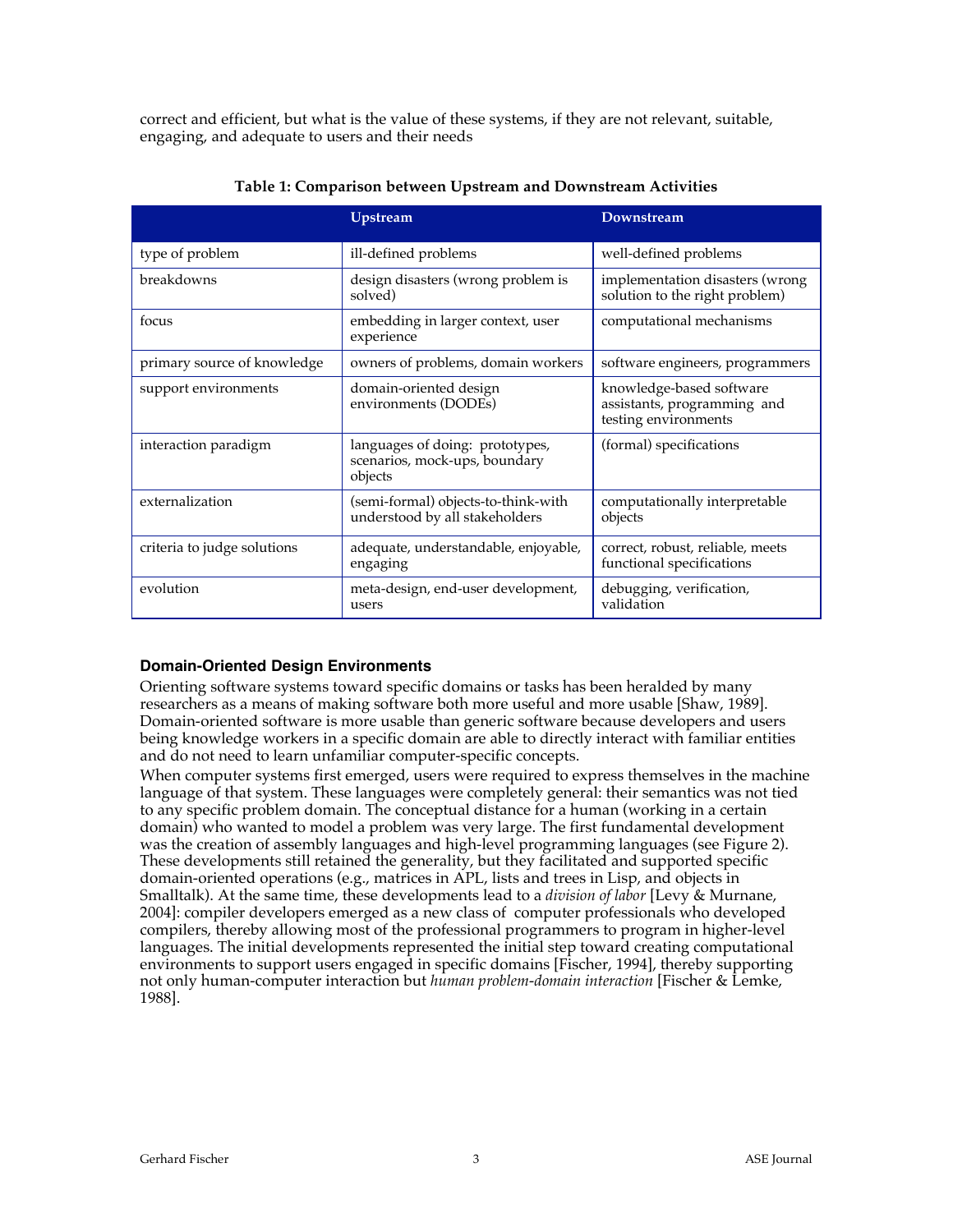

**Figure 2: A Layered Architecture in Support of Human Problem-Domain Interaction**

These developments illustrate the fundamental design tradeoff between generality and specificity. Generality is a highly desirable goal because the same tool can be used in many different contexts. However, tools that are broadly applicable for all kinds of users and tasks come with a substantial cost, which can be characterized by the Turing Tar Pit [Perlis, 1982]: *"Beware of the Turing Tar Pit, in which everything is possible, but nothing of interest is easy."* These environments are based on a level of representation that is too far removed from the conceptual world of knowledge workers in specific domains. They emphasize *objective computability* (i.e., what can be computed in principle), but they pay little attention to *subjective computability* (i.e., what can people do with a reasonable amount of effort and with limited knowledge about the computational environment).

The other end of the design spectrum can be characterized by the Inverse of the Turing Tar Pit: *"Beware of the over-specialized systems, where operations are easy, but little of interest is possible."* These systems are fitted very closely to specific tasks and will be difficult to use for anything outside the narrow scope for which they were designed. Modifying these systems to do things differently than the way provided leads to frustration and abandonment.

*Domain-oriented design environments* (*DODEs*) [Fischer, 1994] are a family of software programs that try to find the right mix between generality and specificity. For DODEs, we have developed a conceptual framework, an architecture, a process model, assessment schemes, and prototype systems for a variety of domains.

### **Seeding, Evolutionary Growth and Reseeding: A Process Model for Evolutionary Design**

We live in a world characterized by evolution – that is, by ongoing processes of development, formation, or growth in both natural and human-created systems. Biology tells us that complex, natural systems are not created all at once but must evolve over time [Dawkins, 1987]. Evolutionary processes are ubiquitous and critical for technological innovations; this is particularly true for complex software systems that do not exist in a technological context alone but instead are embedded within dynamic human organizations.

An important reality of real software systems is that up to 75% percent of a system's cost over its lifetime is spent after the original system design is finished [CSTB, 1990]. Sustaining the usefulness of software systems differs from the traditional concept of "maintenance" because beyond repairing defects and fixing bugs, most of the efforts (an estimated 75% of the overall maintenance effort) are enhancement activities. The needs for enhancements are experienced by the skilled domain workers using these systems rather than by the system designers. One important claim behind our research is that skilled domain workers (at least the power users among them) should be empowered to create the required enhancements.

The *seeding, evolutionary growth, and reseeding (SER) model* [Fischer, 1998] is a descriptive and prescriptive model for collaborative design. It postulates that systems that evolve over a sustained time span must continually alternate between activities of unplanned evolution and periods of deliberate (re)structuring and enhancement. The SER model is based on the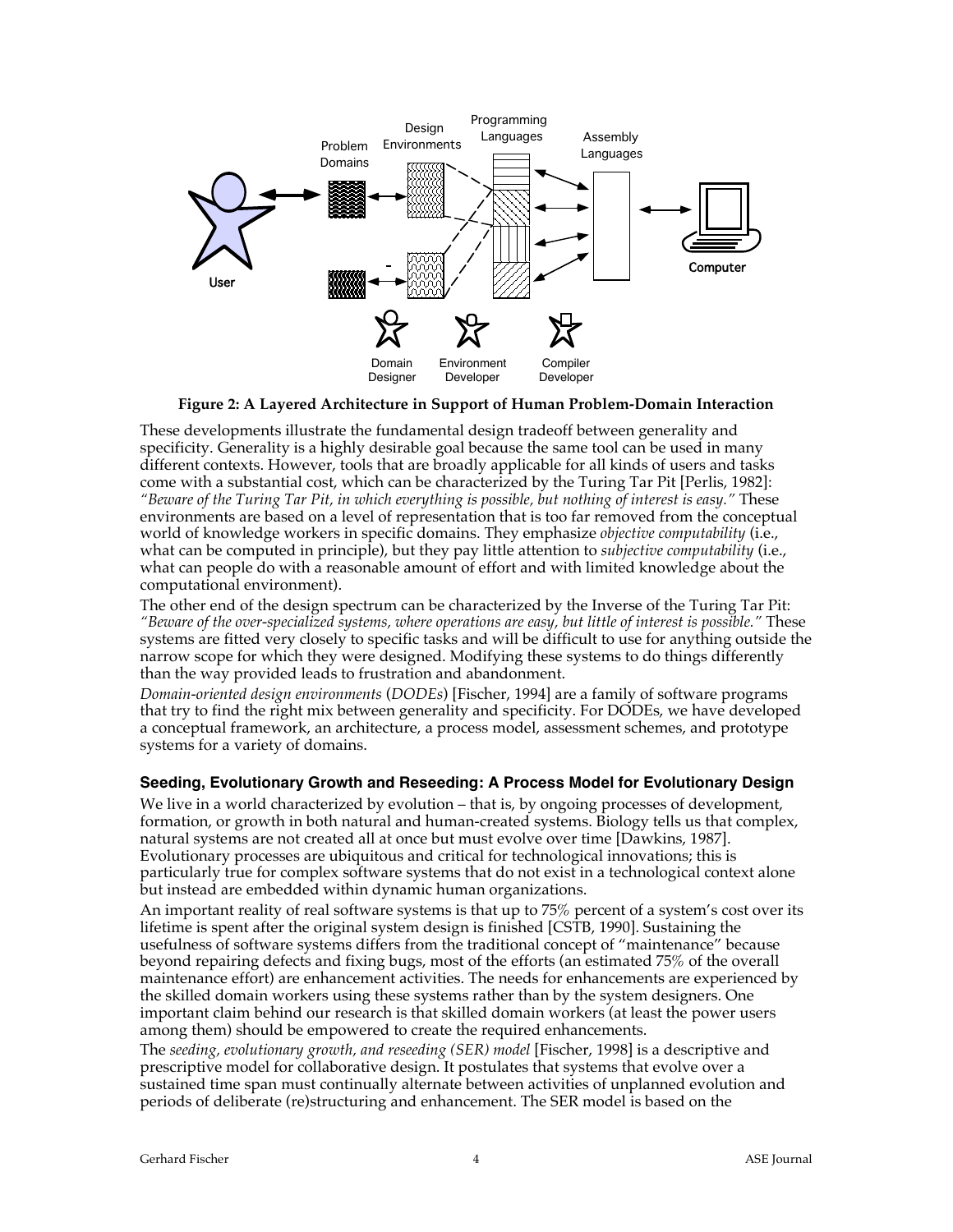observation that design problems in the real world require *open systems* that users can modify and evolve, and the changing requirements and functionality are determined through an iterative process of collaboration among multiple stakeholders. The fact that requirements cannot be completely specified before system development occurs has led to the following high-level guidelines underlying the SER model:

- *Software systems must evolve; they cannot be completely designed prior to use*. Design is a process that intertwines problem solving and problem framing [Schön, 1983]. Software users and designers will not be able to fully determine a system's desired functionality until that system is put to use.
- *Software systems must evolve at the hands of the users.* Users (not developers) experience a system's deficiencies; therefore, they have to play an important role in driving its evolution. Software systems need to contain mechanisms that allow users to modify their functionality and content [Burnett et al., 2004; Myers et al., 2006].
- *Software systems must be designed for evolution.* Despite the fact that evolution is no panacea and creates its own problems, there are strong reasons to increase the efforts and the costs to include mechanisms for evolution (such as end-user modifiability, tailorability, adaptability, design rationale, and making software "soft" [Lieberman et al., 2006]) in the original design of complex systems. Experience has shown that the costs saved in the initial development of a system by ignoring evolution will be spent several times over during the use of a system.

# **Software Design in Participation Cultures**

Design for evolution provides foundations for such recent developments in software engineering as open source developments and meta-design extending the domain modeling approach to a collaborative domain construction approach. Design for evolution requires *"underdesign for emergent behavior"*: it focuses not on creating final solutions, but on creating spaces in which users as developers and designers can create their own solutions to fit their needs. Our work over the last few years has shifted and embraces the emerging Web 2.0 environments [O'Reilly, 2006] that provide the basis for a shift from an *industrialized information economy* (specialized in producing finished goods to be consumed passively) to a *networked information economy (in which all people are provided with the means to participate actively in personally meaningful problems)* [Benkler, 2006; Tapscott & Williams, 2006].

The *participation cultures* facilitated and supported the networked information economy are instrumental in the rapid emergence of new software systems that are based on the contributions by a community of users [von Hippel, 2005]. Systems such as Wikipedia , Flickr and Youtube [Tapscott & Williams, 2006], 3D Warehouse (http://sketchup.google.com/3dwarehouse/) , Scratch (http://scratch.mit.edu/), and open source software projects [Raymond & Young, 2001] are created through the collaboration of many contributors acting as equal partners by bringing their unique set of skills and expertise to shape their functionality and utility. In these *participative software systems* design does not end at the time of deployment and success hinges on continued participations and contributions of users at use time. Participative software systems need to be evolved continuously at the hand of users to achieve the best fit between the system and its everchanging context of use, problems, domains, users, and communities of users.

In such systems, the roles of users and developers are blurred and design extends into use time. The design of participative software systems, therefore, presents a challenge of creating new methodological frameworks that re-define the roles of developers and users, re-distribute the design activities over the life cycle of the software systems, and give equal importance to the design of technical functionality and the design of social conditions for wide and sustained participation of users.

### **Meta-Design**

*Meta-design* [Fischer & Giaccardi, 2006] is a design methodology to address the above challenges. Meta-design characterizes objectives, techniques, and processes for creating new media and environments that allow "owners of problems" to act as *designers*. A fundamental objective of meta-design is to create socio-technical environments [Mumford, 1987] that empower users to engage actively in the continuous development of systems rather than being restricted to the use of existing systems. Meta-design aims at defining and creating not only *technical infrastructures* for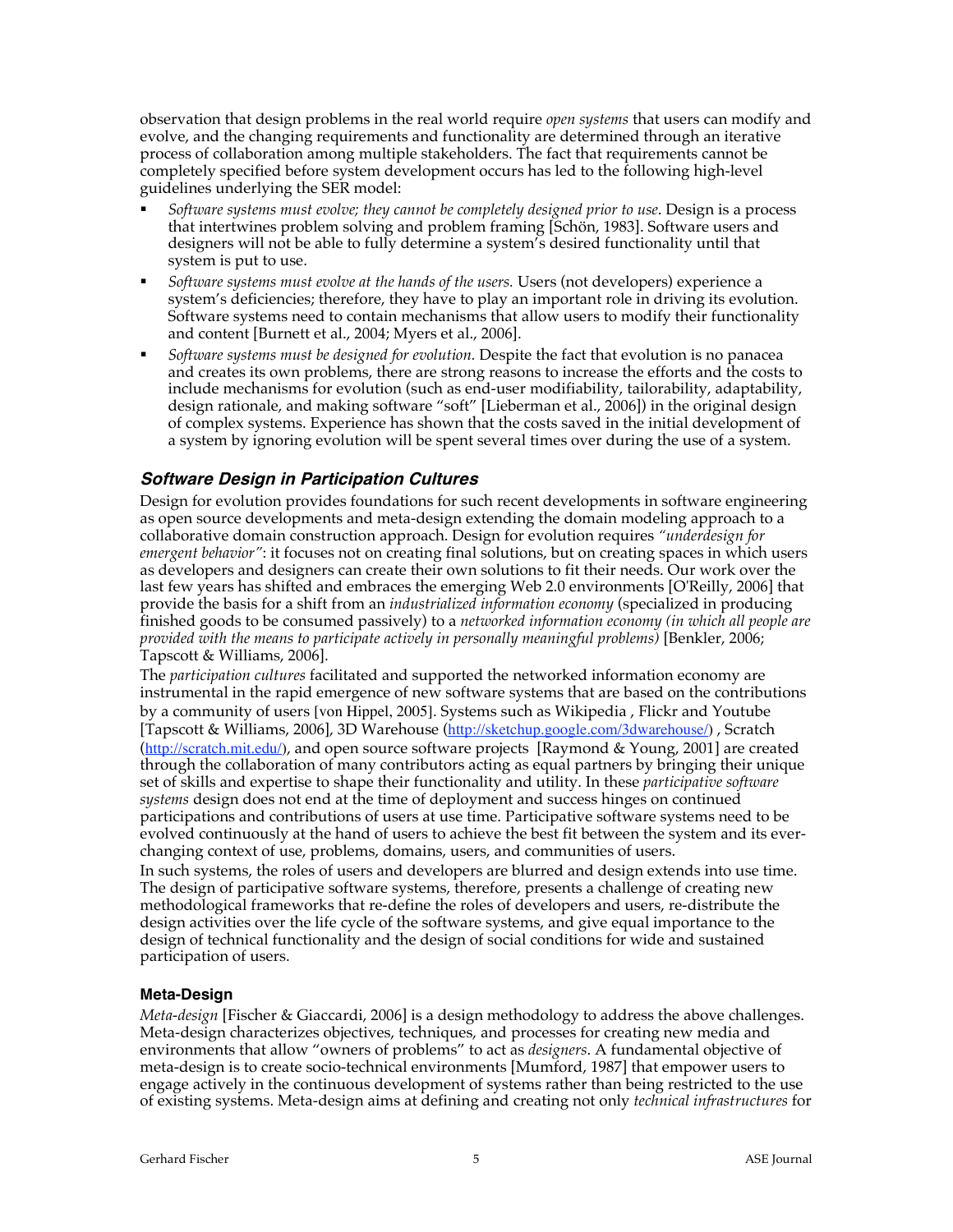the software system but also *social infrastructures* in which users can participate actively as codesigners to shape and reshape the socio-technical systems through collaboration.

In all design processes, two basic stages can be differentiated: design time and use time [Henderson & Kyng, 1991]. At *design time*, system developers (with or without user participation) create environments and tools for the *world as imagined* by them to anticipate users' needs and objectives. At *use time*, users use the system in the *world as experienced*. The bridging of these two stages into a unique *"design-in-use" continuum* creates an ongoing conversation both with the design material and among participants, which differentiates meta-design from other design methodologies such as user-centered design and participatory design. Meta-design provides a conceptual framework for *end-user development* [Lieberman et al., 2006; Myers et al., 2006] and *end-user software engineering* [Burnett et al., 2004].

### **Lessons Learned from Open Source Software for Participation Cultures**

A systematic analysis of open source projects based on a meta-design perspective [Ye & Fischer, 2007] has allowed us to develop an initial framework for designing and supporting participation cultures.

**Embracing Users as Co-Designers.** To embrace users as co-designers, designers of *participative software systems (PSS)* need to pay attention to the fact that they are providing not only a solution to users, but also a solution space within which users can develop new solutions to their specific needs. The solution space contains components that owners of problems can use for their design activities, and determines the degree that they can evolve the original design. Currently available technology in software systems provides a variety of choices, ranging from the modification of options, the customization of menus and functions, the plug-in structure for extension, the published services for being mashed up with other services, the publication of system API for integration with other systems, and the source code that offers the highest freedom for user development. Meta-designers of PSS have to make a conscientious decision according to how much they want to get users involved.

**Providing a Common Platform.** Design contributions made by one individual user are limited because one particular user is interested only in creating solutions for his or her own needs. The power of distributed user design comes from the fact that the evolution of systems is pushed by a large number of users with diversified needs and skills who each make small contributions. For this to happen, users need to have a common platform supporting sharing and the integration of design solutions by others. Meta-designers need to either create an associated common toolkit or utilize a set of common tools widely available to all users to facilitate easy sharing and integration. The concept of open source software becomes possible only when software development tools (such as Emacs, Eclipse, and CVS) are widely available and are being used as standard tools by most software developers.

**Enabling Legitimate Peripheral Participation.** A transparent policy and procedure is needed to incorporate user contributions into PSSs. Users who made contributions need to see that their contributions make a recognizable influence on the system. Newcomers to a community must be able to engage in legitimate peripheral participation [Wenger, 1998]. To attract more users to become developers, the system architecture must be designed in a modularized way to create many relatively independent tasks with progressive difficulty so that newcomers can start to participate peripherally and move on gradually to take charge of more difficult tasks. The way a system is partitioned has consequences for both the efficiency of parallel development (a prerequisite for open source software) and the possibility of peripheral participation. The success of Linux is due in large part to its well-designed modularity. Another approach to afford peripheral participation is to *intentionally release under-designed systems* to users by leaving some non-critical parts unimplemented to facilitate easy participation (e.g.: the TODO lists of most open source systems create guidance for participation).

**Sharing Control.** Control needs to be shared between the original meta-designers of a PSS and the participating users. The roles that users can play are different, depending on their levels of involvement. Each level has its own responsibility and authority. Responsibility without authority cannot sustain users' interest in further involvement. When users change their roles in the PSS by making constant contributions, they should be granted the matching authority in the decision-making process that shapes the system. Meta-designers need to find a strategic way to transfer some of the control to users. Granting users controlling authority has two positive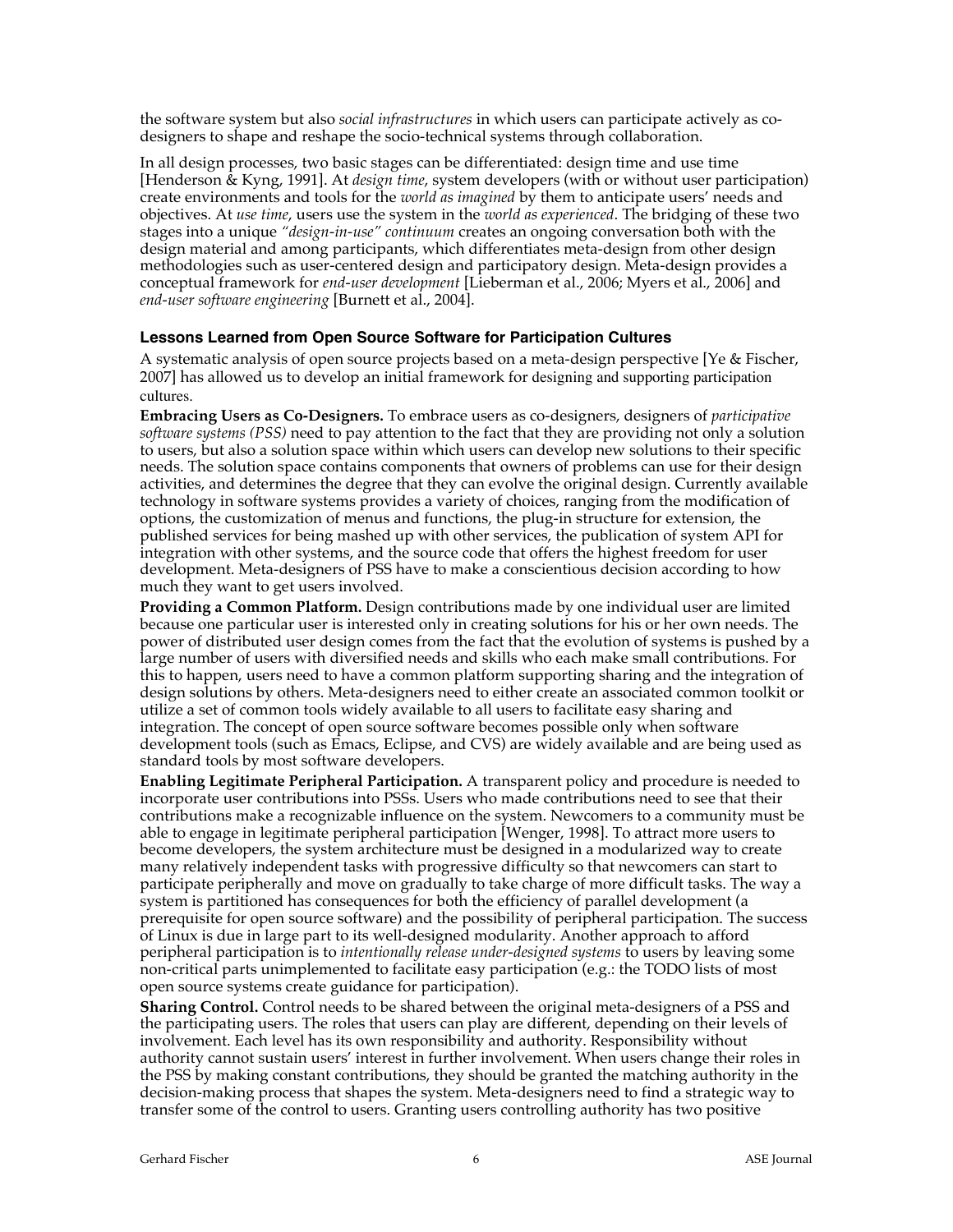impacts on sustaining user participation: (1) users who gain controlling authority become stakeholders, acquire ownership in the system, and are likely to make further contributions; and (2) having some authority will attract and encourage new users who want to influence the system development to make contributions. Successful open source software projects invariably select skilful "user-turned-developers" and grant them access privileges to contribute directly to the source base.

**Promoting Mutual Learning and Support.** Users have different levels of skill and knowledge about the system. To get involved in contributing to the system or using the system, they need to learn many things. Peer users are important learning resources. A PSS should be accompanied with knowledge sharing mechanisms that encourage users to learn from each other. In open source software projects, mailing lists, discussion forums, and chat rooms provide an important platform for knowledge transfer and exchange among peer users.

**Fostering a Social Rewarding and Recognition Structure.** Motivation [Fischer et al., 2004] is essential for the success of PSSs. Factors that affect motivation are both intrinsic and extrinsic. The precondition for motivating users to get involved in contribution is that they must derive an intrinsic satisfaction in their involvement by shaping the software system to solve their problems. Intrinsic motivation is positively reinforced and amplified when social structure and conventions of the community recognize and reward the contributions of its members.

The social fabric inherent in open source communities reinforces the intrinsic motivation for participating. Members close to the center of the community enjoy better visibility and reputations than do peripheral members. As new members contribute to the system and the community, they are rewarded with higher recognition, trust, and influence in the community. Rewarding contributing members with higher recognition and more important roles is also important for the sustainability of the community as well as system development because it is the way that the community reproduces itself. Developers of PSSs need to establish a social norm in the user communities by recognizing publicly contributing users and promoting their social status in the community by granting matching authority.

#### **Distribution and Diversity in Communities**

In extended and distributed software design projects, stakeholders from many different domains must coordinate their efforts despite large separations of time and distance. In such projects, collaboration is crucial for success, yet it is difficult to achieve. Complexity arises from the need to synthesize different perspectives, exploit conceptual collisions between concepts and ideas coming from different disciplines, manage large amounts of information, and understand the design decisions that have determined the long-term evolution of a designed artifact.

Cultures of participation thrive on the diversity of perspectives included by making all voices heard. They require constructive dialogs between individuals negotiating their differences while creating their shared voice and vision. Exploring spatial, temporal, and conceptual distances [Fischer, 2005] will provide additional foundations for rethinking software design in participation cultures.

**Voices from Different Places: Spatial Distance.** Bringing spatially distributed people together with the support of computer-mediated communication allows *shared concerns* rather than shared location to be the defining feature of a group of people interacting with each other. On the one hand, communication technologies enable new forms of collaborative work and they exploit local knowledge in a globalized world. On the other hand, closely coupled work can still be difficult to support at a distance, and critical stages of collaborative work, such as establishing mutual trust, require some level of face-to-face interaction [Olson & Olson, 2001].

**Voices from the Past: Temporal Distance.** Design processes often take place over many years, with initial design followed by extended periods of evolution and redesign. Design artifacts (including systems that support design tasks, such as reuse environments) are not designed once and for all, but instead evolve over long periods of time [Dawkins, 1987]. For example, when a new device or technology emerges, most computer networks are enhanced and updated rather than redesigned completely from scratch. Much of the work in ongoing design projects is done as redesign and evolution; often, the people doing this work were not members of the original design team. To be able to do this work well, or sometimes at all, requires that these people "collaborate" with the original designers of the artifact.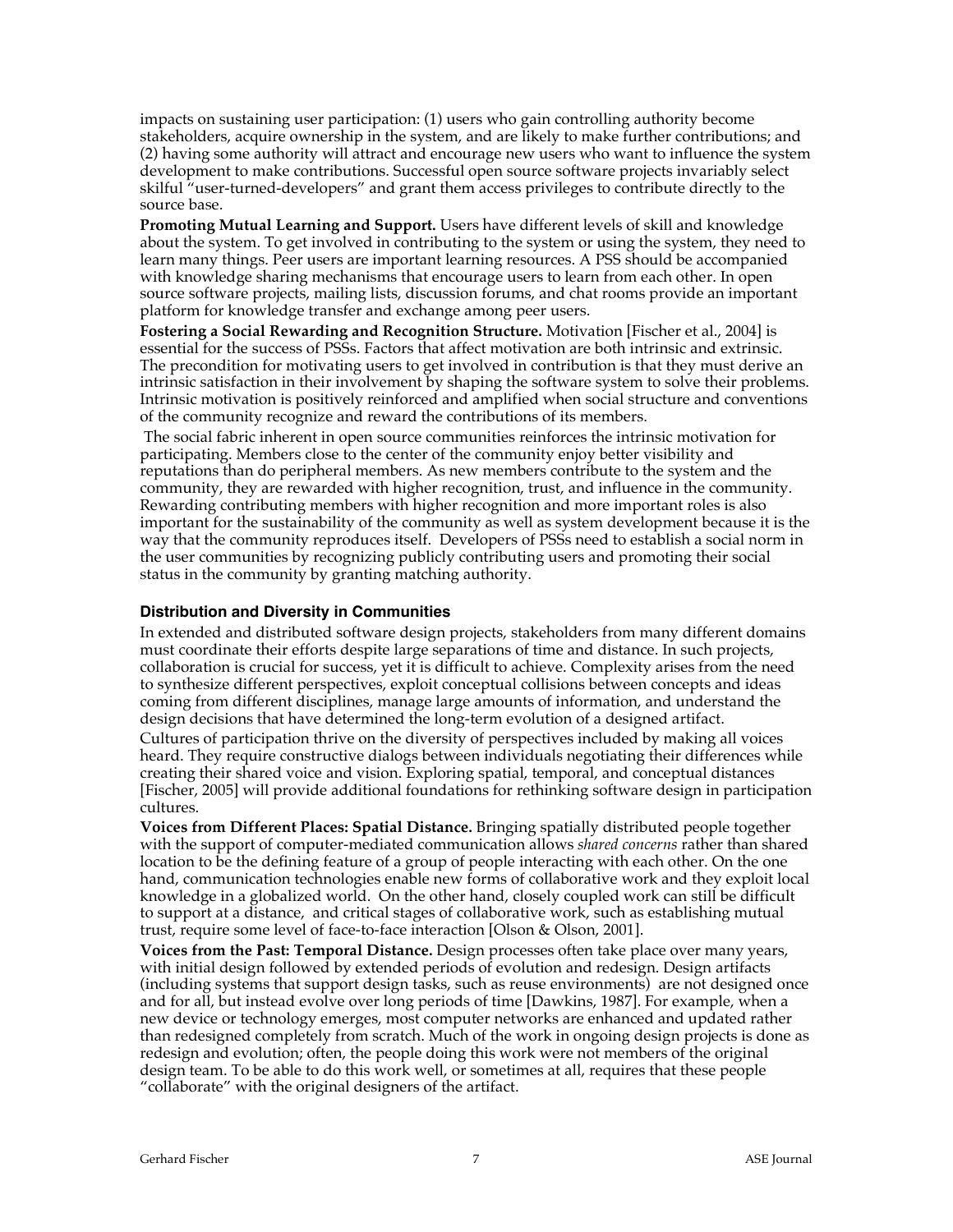We have developed *reuse-conducive development environments* [Ye & Fischer, 2005], which encourage and enable software developers to reuse through the smooth integration of reuse repository systems and development environments. *CodeBroker (*a reuse-conducive development environment) autonomously locates and delivers task-relevant and personalized components into the current software development environment. Empirical evaluations of *CodeBroker* have shown that the system is effective in promoting reuse by enabling software developers to reuse components unknown to them, reducing the difficulties in locating components, and augmenting the programming capability of software developers.

**Voices from Different Communities: Conceptual Distances.** Cultures of participation are social structures that enable groups of people to share knowledge and resources in support of collaborative design. Different communities (such as communities of practice and communities of interest) grow around different types of design practices. *Communities of Practice (CoPs)* [Wenger, 1998] consist of practitioners who work as a community in a certain domain undertaking similar work. Examples of CoPs are architects, urban planners, research groups, software developers, and end-users. CoPs gain their strength from shared knowledge and experience. However, they face the danger of *group-think* [Janis, 1972]: the boundaries of domain-specific ontologies and tools that are empowering to insiders are often barriers for outsiders and newcomers. *Communities of Interest (CoIs)* [Fischer, 2001] bring together stakeholders from different CoPs to solve specific design problems of common concern. They can be thought of as "communities-ofcommunities" [Brown & Duguid, 2000]. Examples of CoIs are (1) a group of citizens and experts interested in urban planning, (2) representatives of the creative practices and new media designers to create new shared visions and artifacts between art and technology [National-Research-Council, 2003]; and (3) software designers, caregivers, and psychologists to create new socio-technical environments for people with cognitive disabilities. Fundamental challenges facing CoIs are found in building a shared understanding of the task-at-hand, which often does not exist at the beginning but is evolved incrementally and collaboratively and emerges in people's minds and in external artifacts. Members of CoIs must learn to communicate with and learn from others who have different perspectives and perhaps different vocabularies to describe their ideas and to establish a common ground.

# **Automate and (or versus?) Informate**

The essence of socio-technical systems supporting cultures of participation is to facilitate a successful combination of human skills and computing power that allows humans and computers to do design in a manner that cannot be done by either designers or computers alone. To achieve this objective requires determining the right mix between *"automate"* and *"informate"* [Zuboff, 1988] needed for specific situations [Billings, 1991]). In developing new classes of sociotechnical systems (including notations, tools, and collaboration support), the following questions need to be asked:

- Which parts of tasks and responsibilities have to be exercised by *human beings* because they are better reserved for a skilled or experienced human mind?
- Which ones should be taken over by or aided by *automated computational components*?
- Which kind of collaboration environments are required so that all involved stakeholders can interact effectively with each other and the automated computational components?

Although some processes, such as compiling a program, can be and should be fully automated, the degree of automation for other design activities is less clear. Reflecting on our work over the last couple of decades and paying attention to the questions asked above, we are convinced that the most promising frameworks can be built on an *"and"* rather than on a *"versus"* relationship between automate and informate. In many situations, informating can build on automation. Domain-oriented design environments put owners of problems in charge but achieve this objective by incorporating many automated components.

The opportunities to exploit automation for the informating capacity of socio-technical environments in participation cultures go even further and have only partially been explored. The traces left by the communication and collaboration activities can be automatically extracted, analyzed, and visualized for task modeling , increase in awareness, personalization of information, recommendations, and suggestions. These components and processes represent powerful new technologies, which can be equally misused for drowning people in irrelevant and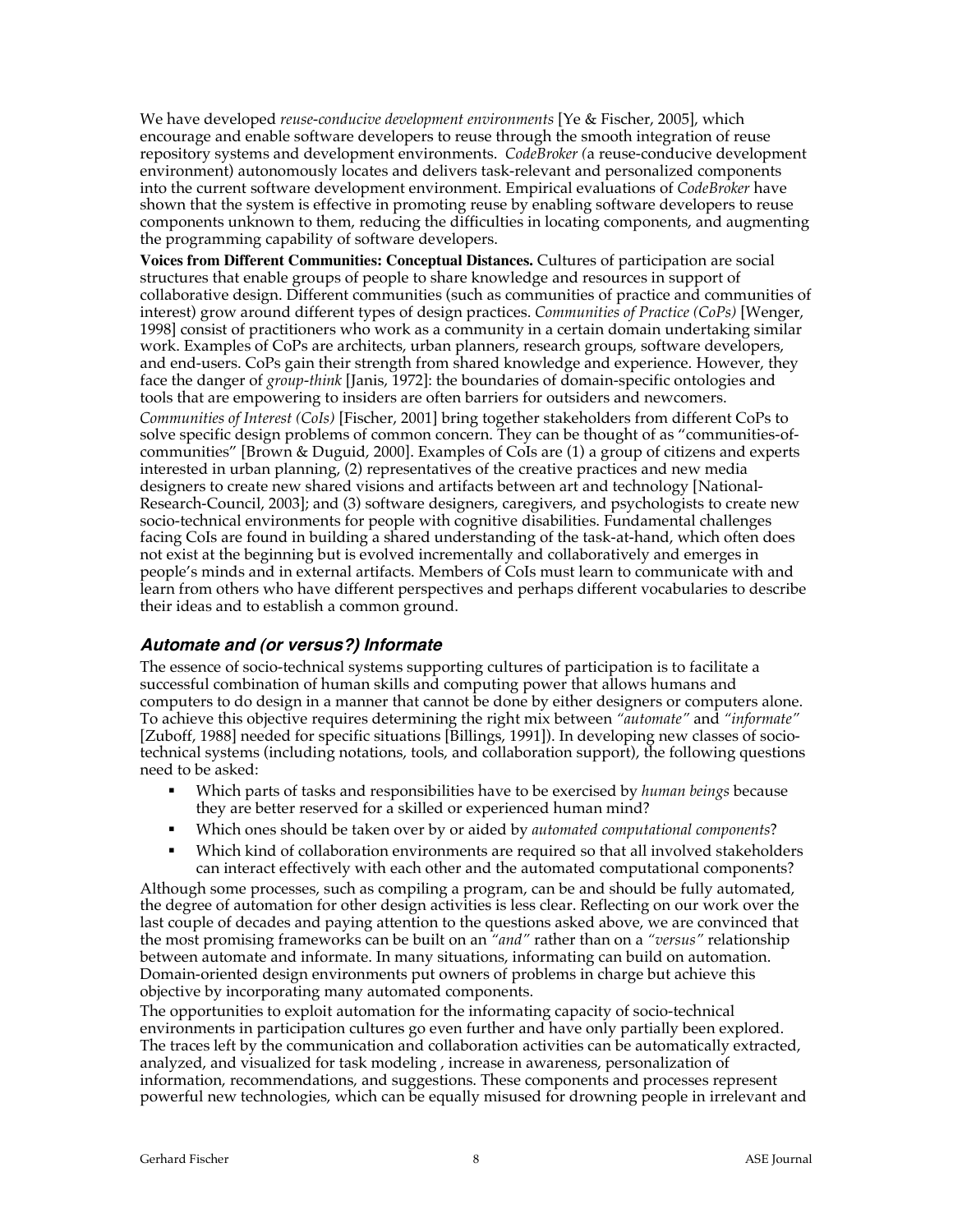unwanted information and privacy violations. The research agenda to explore and understand these critical activities and trade-offs is full of interesting problems, and the *Journal of Automated Software Engineering* hopefully will continue to attract and document progress in these areas.

### **Acknowledgements**

The author thanks the members of the Center for LifeLong Learning & Design (L3D) at the University of Colorado, who have made major contributions to the research described in this paper. Specifically valuable and important contributions have been made by the numerous PhD students who developed innovative ideas, frameworks, and prototype systems to explore new territory in software engineering and who have continued their research activities after graduation. I am grateful to the editors and reviewers of the Journal "Automated Software Engineering" who have found our work relevant enough to be published in several articles in their journal.

Our research in human-centered software design was supported by a substantial number of research grants from the National Science Foundation and by SRA, Inc., Tokyo, Japan.

# **References**

- Alexander, C., Ishikawa, S., Silverstein, M., Jacobson, M., Fiksdahl-King, I., & Angel, S. (1977) *A Pattern Language: Towns, Buildings, Construction,* Oxford University Press, New York.
- Belady, L., & Lehman, M. (1985) *Program Evolution Processes of Software Change,* Academic Press, London, UK.
- Benkler, Y. (2006) *The Wealth of Networks: How Social Production Transforms Markets and Freedom,* Yale University Press, New Haven, CT.
- Billings, C. E. (1991) *Human-Centered Aircraft Automation: A Concept and Guidelines,* NASA Technical Memorandum, Report No. 103885, NASA Ames Research Center.
- Brown, J. S., & Duguid, P. (2000) *The Social Life of Information,* Harvard Business School Press, Boston, MA.
- Burnett, M., Cook, C., & Rothermel, G. (2004) "End-User Software Engineering,," *Communications of the ACM,* 47(9), pp. 53-58.
- CSTB (1990) "Scaling Up: A Research Agenda for Software Engineering (Computer Science and Technology Board)," *Communications of the ACM,* 33(3), pp. 281-293.
- Dawkins, R. (1987) *The Blind Watchmaker,* W.W. Norton and Company, New York London.
- Fischer, G. (1994) "Domain-Oriented Design Environments," *Automated Software Engineering,* 1(2), pp. 177-203.
- Fischer, G. (1998) "Seeding, Evolutionary Growth and Reseeding: Constructing, Capturing and Evolving Knowledge in Domain-Oriented Design Environments," *Automated Software Engineering,* 5(4), pp. 447-464.
- Fischer, G. (2001) "Communities of Interest: Learning through the Interaction of Multiple Knowledge Systems," *24th Annual Information Systems Research Seminar In Scandinavia (IRIS'24)*, Ulvik, Norway, pp. 1-14.
- Fischer, G. (2003) "Desert Island: Software Engineering A Human Activity," *International Journal Automated Software Engineering,* Kluwer Academic Publishers, Dordrecht, The Netherlands, 10(2), pp. 233-237.
- Fischer, G. (2005) "Distances and Diversity: Sources for Social Creativity," *Proceedings of Creativity & Cognition*, London, April, pp. 128-136.
- Fischer, G., & Giaccardi, E. (2006) "Meta-Design: A Framework for the Future of End User Development." In H. Lieberman, F. Paternò, & V. Wulf (Eds.), *End User Development: Empowering People to Flexibly Employ Advanced Information and Communication Technology,* Kluwer Academic Publishers, Dordrecht, The Netherlands, pp. 427-457.
- Fischer, G., & Lemke, A. C. (1988) "Construction Kits and Design Environments: Steps Toward Human Problem-Domain Communication," *Human-Computer Interaction,* 3(3), pp. 179- 222.
- Fischer, G., Scharff, E., & Ye, Y. (2004) "Fostering Social Creativity by Increasing Social Capital." In M. Huysman, & V. Wulf (Eds.), *Social Capital and Information Technology,* MIT Press, Cambridge, MA, pp. 355-399.